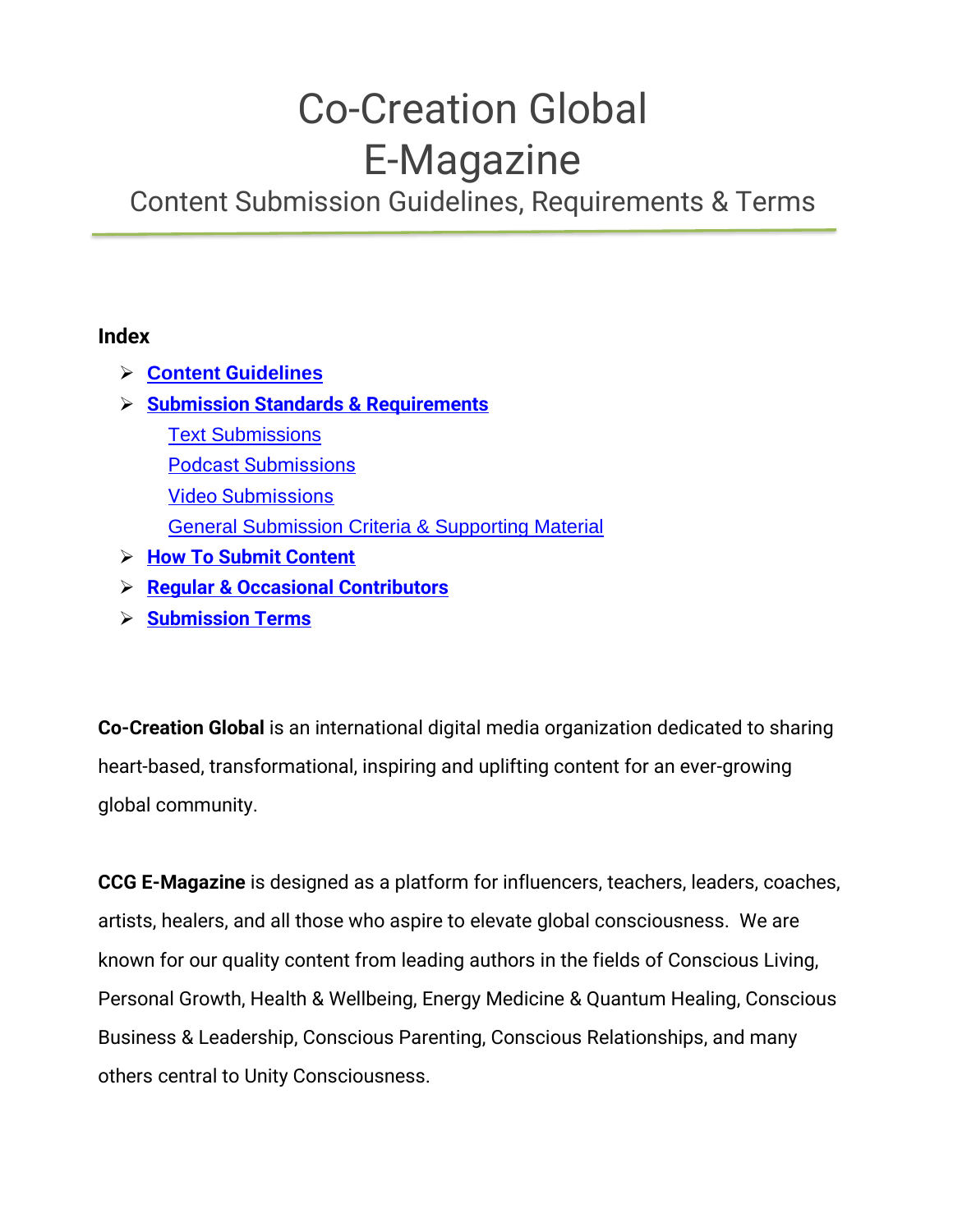**Our platform is designed to be multimedia – we accept text, podcast, and video stories and articles.** If you are interested in becoming a Content Contributor, please take a look at some of the examples on the site to get a sense of how your content may best fit within our global portal.

# <span id="page-1-0"></span>**Content Guidelines**

*The following is a list of content style suggestions to keep in mind as you are creating your content for publication.*

- We encourage you to write from the heart in a way that enables others to see how your stories or experiences may provide answers and inspiration.
- Aim to create positive and elevating content to enrich people's lives and facilitate inner-transformation.
- Share with love, respect, and gratitude, knowing that your content is making a difference in the world; and that which you give comes back to you in many ways.
- Invite people to awaken to their true nature, knowing that we are all extensions of the One Source Consciousness, and that we are here to experience physical reality in all its forms.
- Invite people to see they are a Source Frequency... which is LOVE. The world is exactly how the global consciousness has co-created it for collective transformation and healing. We are not here to fix anything – we are here to experience everything. No exceptions. In your content we invite you to teach and not preach.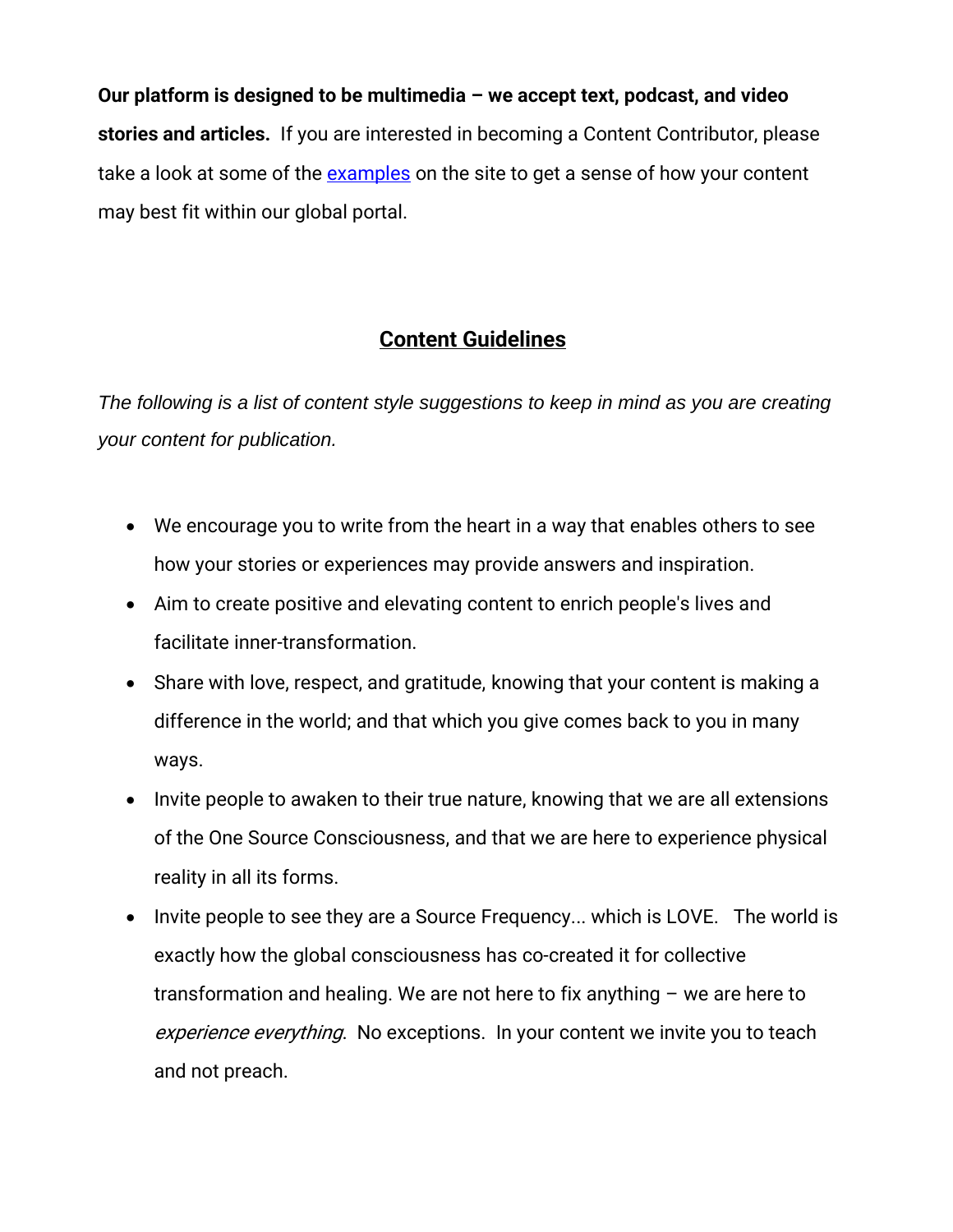- We suggest you invite people to be of service to the global whole. That is, to explore and participate in a journey with their Source-Self and their infinite possibilities.
- Encourage people not to get lost in the mirage of local physical reality which is tethered to a state of unconsciousness and to wake up to the infinite possibilities of their Source-Frequency.
- Refrain from reinforcing existing beliefs or ways of being that are based upon the cultural or theological practices that invite separation and fear. Instead, focus upon those with love and oneness, empowerment, understanding, and wholeness.
- <span id="page-2-0"></span>• Offer tools, techniques, resources, ideas or other information that the audience can experiment with after reading or listening to your content.

# **Submission Standards & Requirements**

<span id="page-2-1"></span>CCG E-Magazine is designed to handle multimedia. This means we have the option to post text, podcast, and video articles and stories. Please note the following submission standards and requirements for each.

## **Text Submissions:**

- Submissions can be  $700 1000$  words (with some flexibility).
- We prefer innovative articles and stories, so please include research sources if it is a discourse on a specialized topic. We encourage personalized stories that explain a point (i.e., awakening, consciousness, healing, etc.).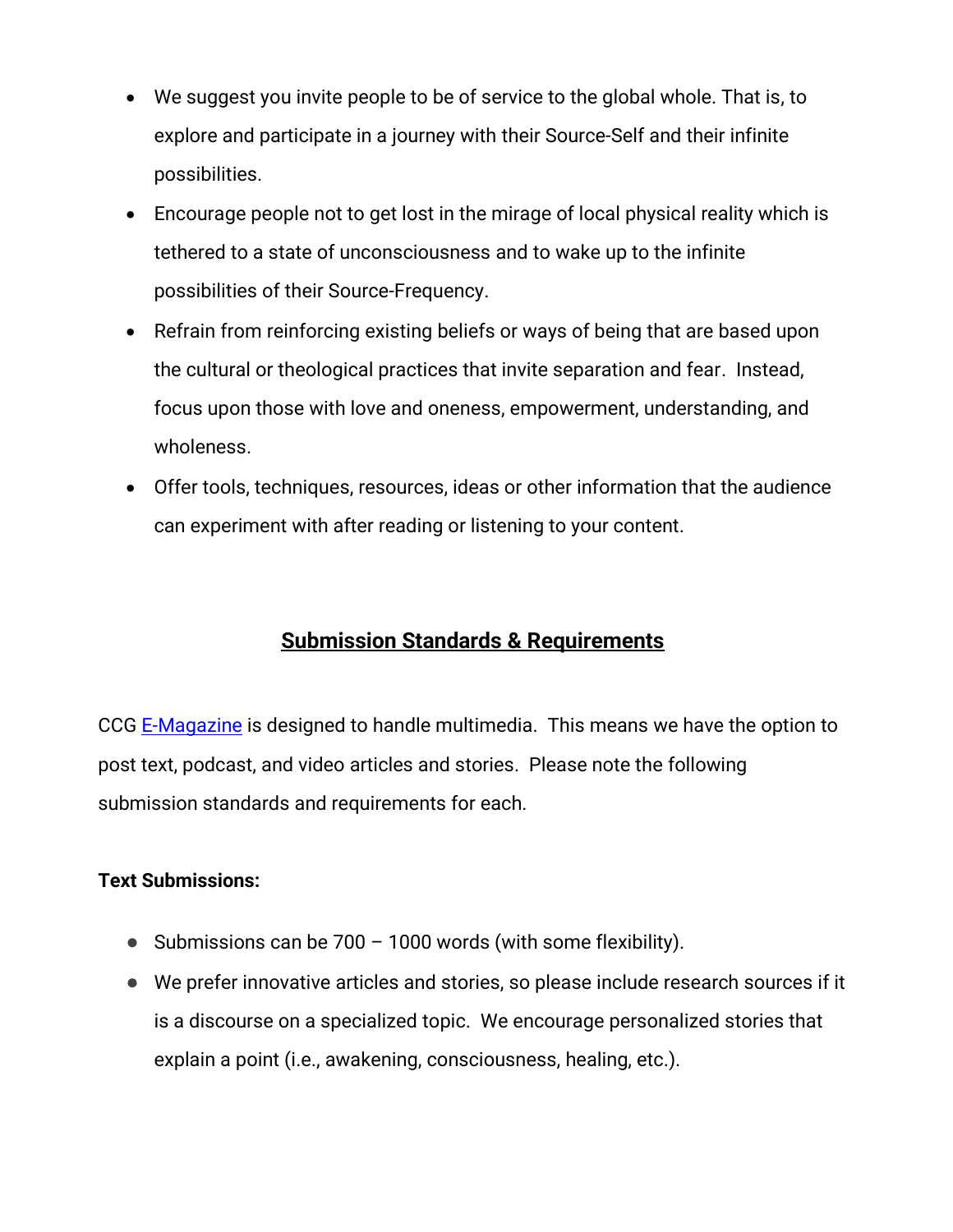- Please ensure your content and supporting material has been fully edited, including grammar, punctuation, and page layout. We recommend using Grammarly and your word processing software to pre-edit the text. We also suggest that you read the article out loud at least twice  $-$  this is a technique that helps you pick up errors or omissions; alternately, get someone else to review it. We may reject articles that do not meet submission standards.
- Please specify which genre or genres your article fits in. Here are some examples:
	- ➢ Co-Creation
	- ➢ Conscious Business & Leadership
	- ➢ Conscious Parenting
	- ➢ Energy Medicine & Quantum Healing
	- $\triangleright$  Health & Wellbeing
	- ➢ Personal Growth
	- ➢ Planetary Consciousness
	- ➢ Environment & Sustainable Living
	- ➢ Prosperity / Abundance
	- ➢ Relationships
	- ➢ Collective Consciousness
	- $\triangleright$  Spirituality
	- ➢ Non-human Sentient Beings
	- ➢ Other topics central to Conscious Living & Unity Consciousness
- Please ensure that your articles have a **clear title** that aptly represents the content and context of the article.
- Your writing style should avoid being self-promotional or intentionally focused towards a particular group. Aim to appeal to a broader audience.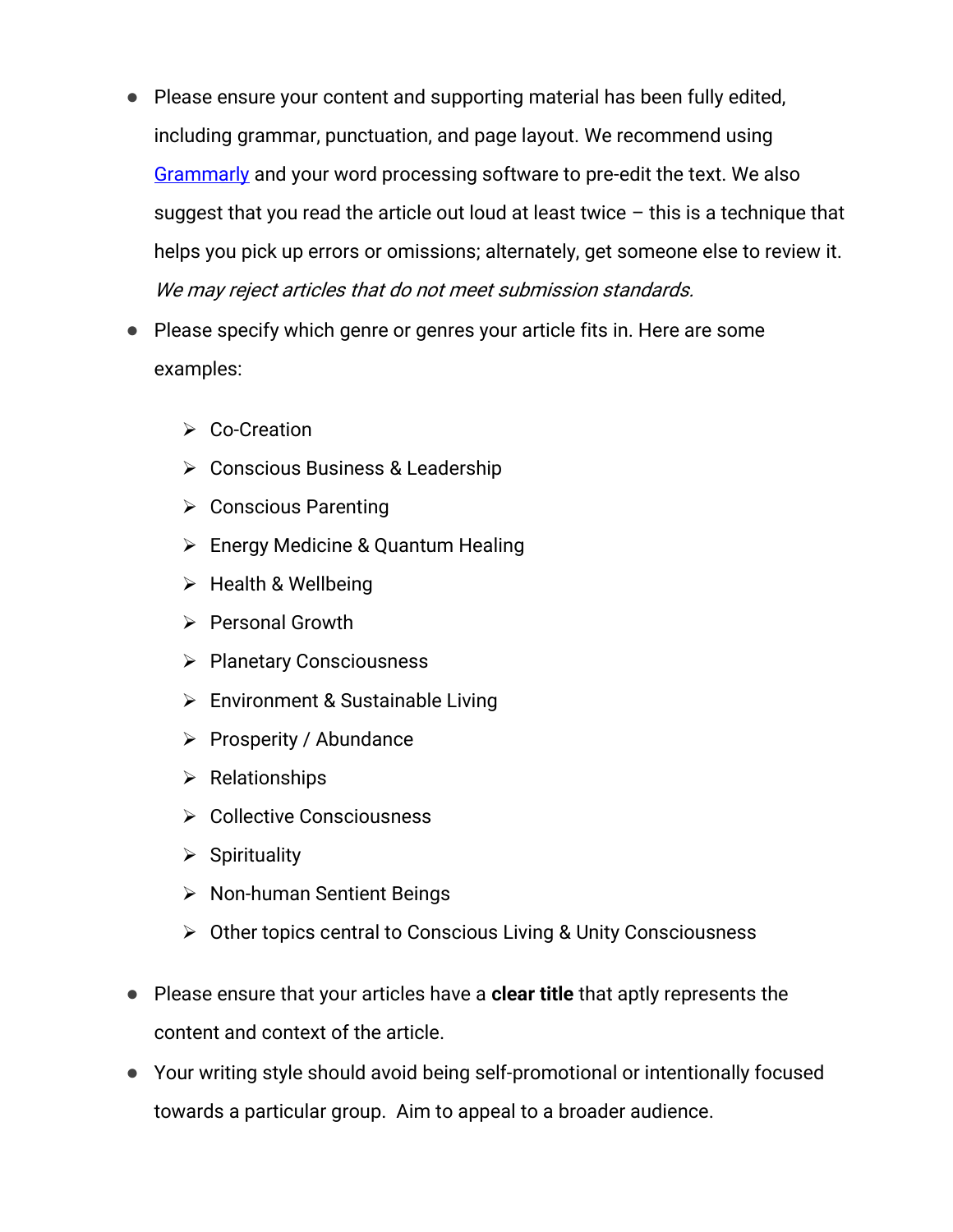- We do not accept advertorials, advertising, promotional, or sponsored content unless approved by the managing editor.
- Provide originally written articles even if you are making a contribution from a book you have written. Excerpts or extracts from previously published books, periodicals, or blogs will need approval by the editorial team.
- <span id="page-4-0"></span>● Provide copyright free images with your text, having the right image to complement your content. If you do not have original material or access to a copyright free library, our editorial staff will provide it for you.

## **Audio Podcast Submissions:**

Podcasts need to be submitted with the following format and supporting material:

- Link to your Podcast MP3 files only.
- Text transcript.
- Copyright free graphics which may illustrate the content.
- A title with a 50 to 100-word content description, including the source link at the end.
- Podcasts can be from 30 to 60 minutes. We will also consider serialized stories, and will need separate descriptions, headers, and graphics for each episode.
- If you choose, we suggest you also produce a 2 to 5-minute promotional audio.

### <span id="page-4-1"></span>**Video Submissions:**

Videos need to be submitted in the following format and quality standards: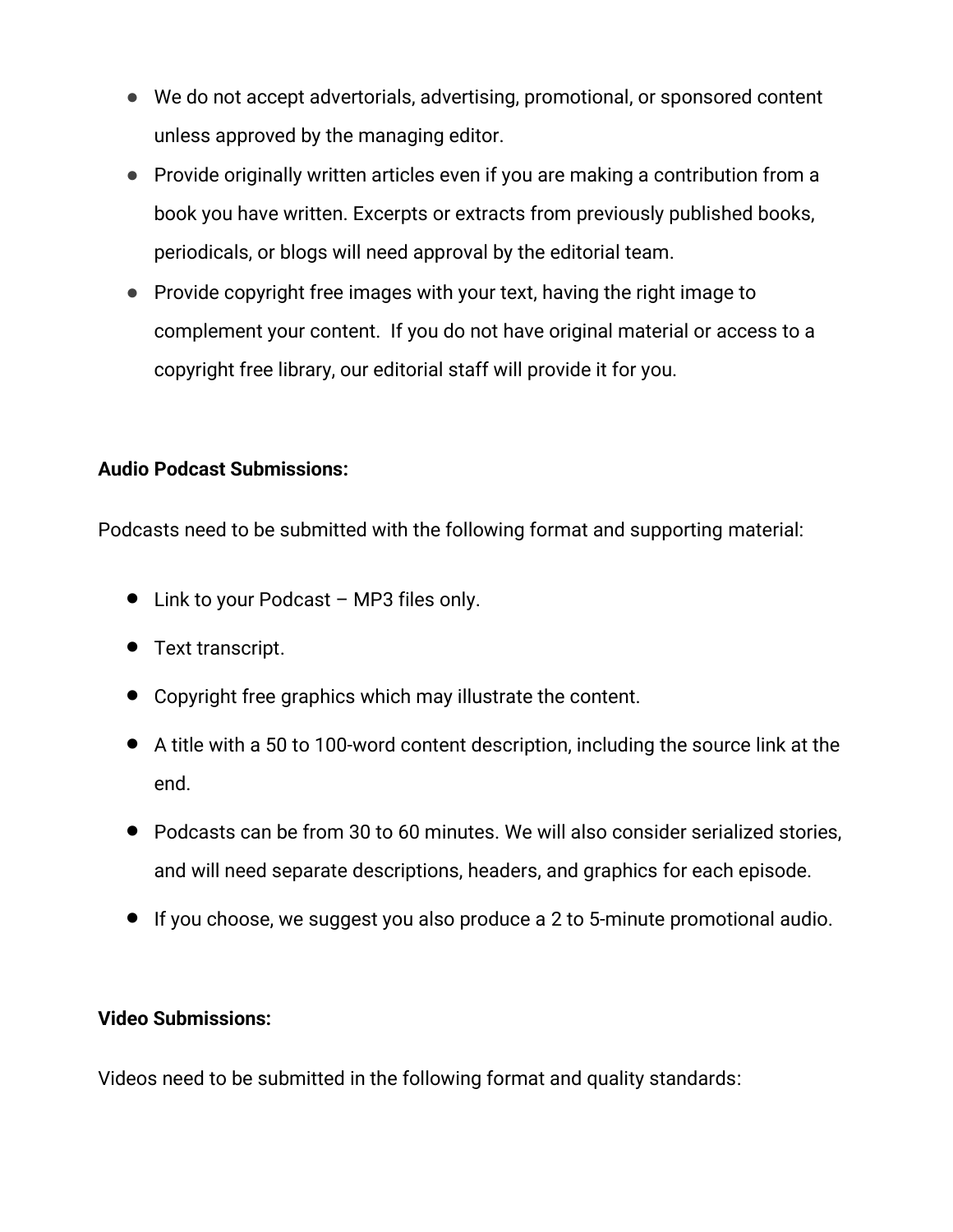- Provide a link to where the video source file is stored (i.e., You tube, Vimeo, etc.).
- Include the text transcript.
- The video should be a high-quality presentation. <sup>A</sup> professionally prepared and edited video is essential.
- Videos should have good quality lighting, sound, and a neutral background when possible. Green screen background effects or video backgrounds are acceptable if you have the requisite editing skills.
- Take full advantage of the visual and auditory options available to include in your video. Video-storytelling is similar to a podcast, except that you have the added benefit of including optics and music, providing another dimension of engagement.
- If you use third-party videos or music, please ensure to have a copyright release or have obtained these as license-free products.
- Creating videos with captions or subtext for hearing impaired viewers and for those who prefer this option is highly recommended for audience inclusion.
- Videos can be from 30 to 60 minutes in duration.
- If you choose, we suggest you also produce a 2 to 5-minute promotional video.
- Provide a title with a 50 to 100-word content description, including the source link at the end.

### <span id="page-5-0"></span>**General Submission Criteria & Supporting Material:**

• **Acceptable Material:** Text, podcast, or video stories and articles that have already been published on the internet are NOT acceptable content. This is to ensure placement, originality, and quality of content of Co-Creation Magazine on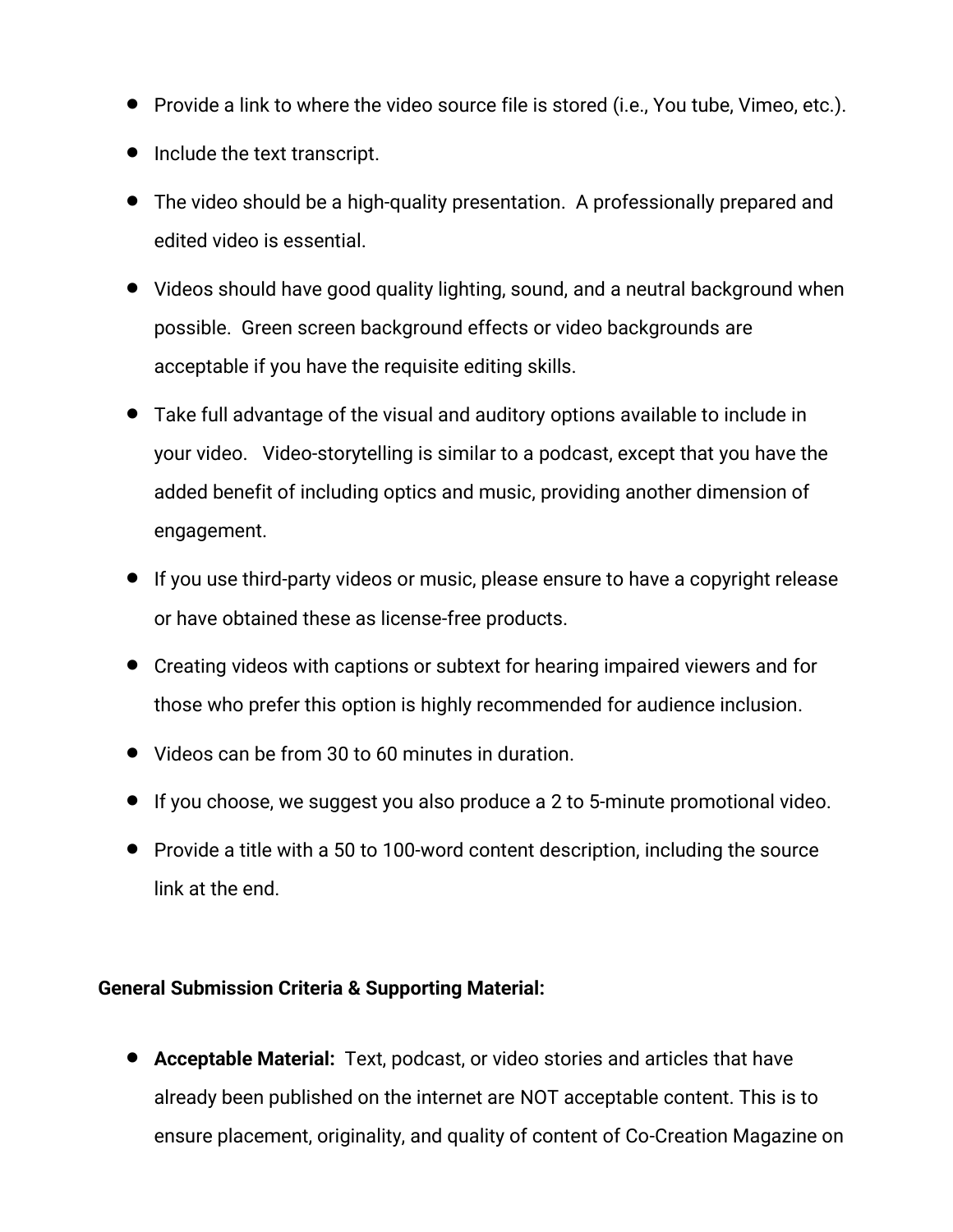the web. **We can, however, work with content previously published if it has been re-curated or slightly modified.**

- **Pictures / Graphics & Copyright:** If you are providing content with graphics, we need to know the original source of the picture for copyright reasons. To simplify this issue, we suggest you allow our experienced editors to select an appropriate picture to complement your piece from an approved source.
- **Author Bio, Author Photo, & Website:** The following items are required to accompany your content for the purpose of giving you credit in the magazine and affiliated social media.
	- ➢ A **biography** about the author approximately 50 words.
	- ➢ A recent head and shoulders color **photograph in .jpg format only**.
	- ➢ A **link to your website** so our audience can find you! Please place this at the end of your text submission or podcast/video description.

**Please Note: Any content provided for publishing in the magazine may be delayed or rejected if it does not meet the above criteria or if it is not accompanied by the appropriate supporting material.**

## **How to Submit Content**

<span id="page-6-0"></span>Once you become a Content Contributor you will receive an email with instructions on how to submit your content and supporting materials.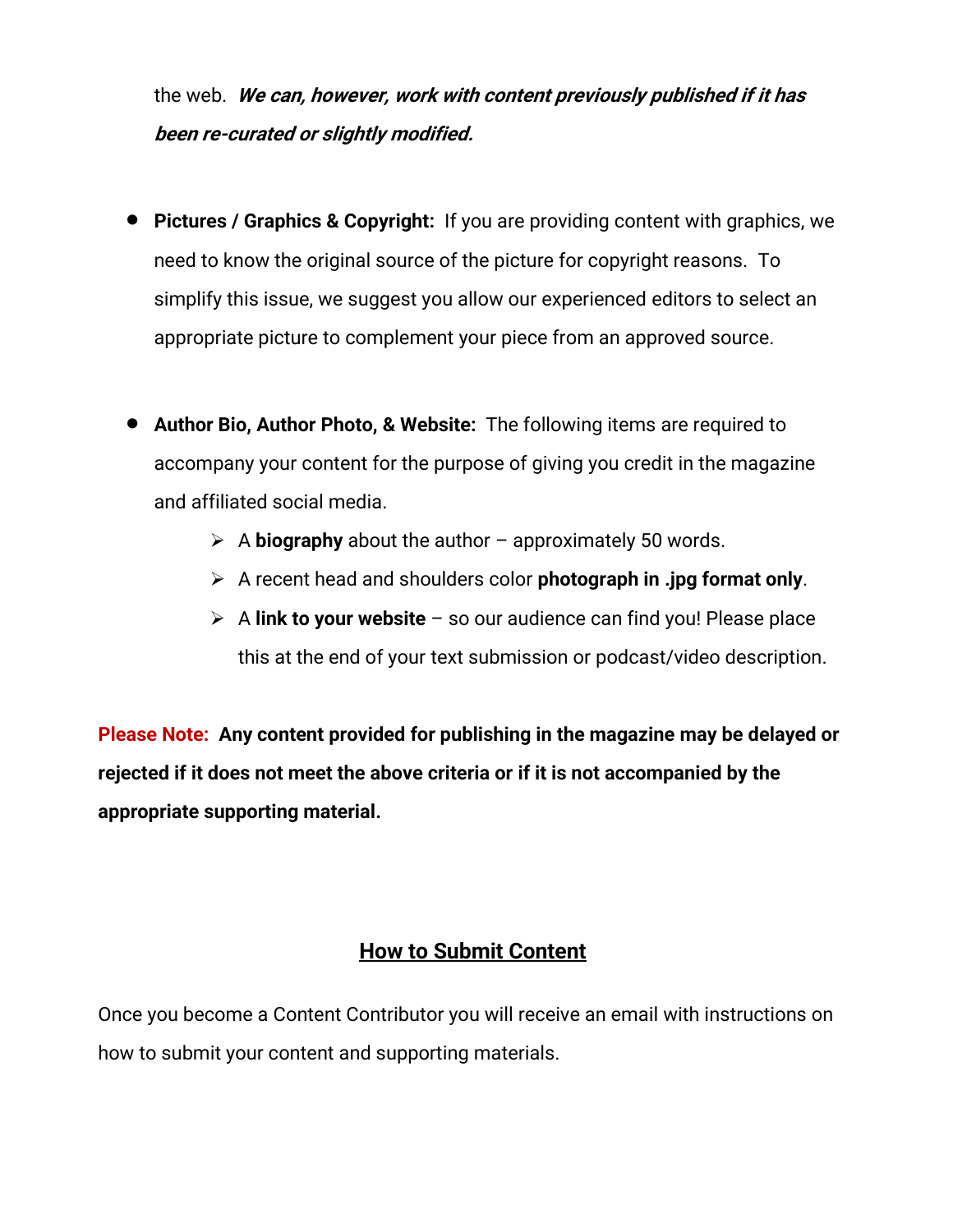# **Regular & Occasional Contributors**

As an online publication, Co-Creation Global requires consistent quality content on a regular and timely basis. Let us know if you would like to be a Regular or Occasional Contributor.

- **Regular Contributors**: One who is committed to submitting one text, podcast, or video story or article each month; by the first day of the month.
- **Occasional Contributors**: One who submits text, podcast, or video stories or articles at leisure.

#### **What We Provide You:**

#### ● **Regular Contributors**

We provide the following support and promotional opportunities:

- $\triangleright$  Links back to your website, product page, and main social media page are included with your content publication.
- ➢ Author's name and credit are cited.
- ➢ Your content may be chosen to be featured in its genre-category for one week on the **E-Magazine** home page.
- ➢ Your content may be chosen as a cover-featured article on the home page.
- ➢ Your content and links are posted and shared on affiliated social media.
- $\triangleright$  If you have any programs or courses prepared that align with our vision and mission, we may give you options to do affiliate marketing campaigns and joint ventures.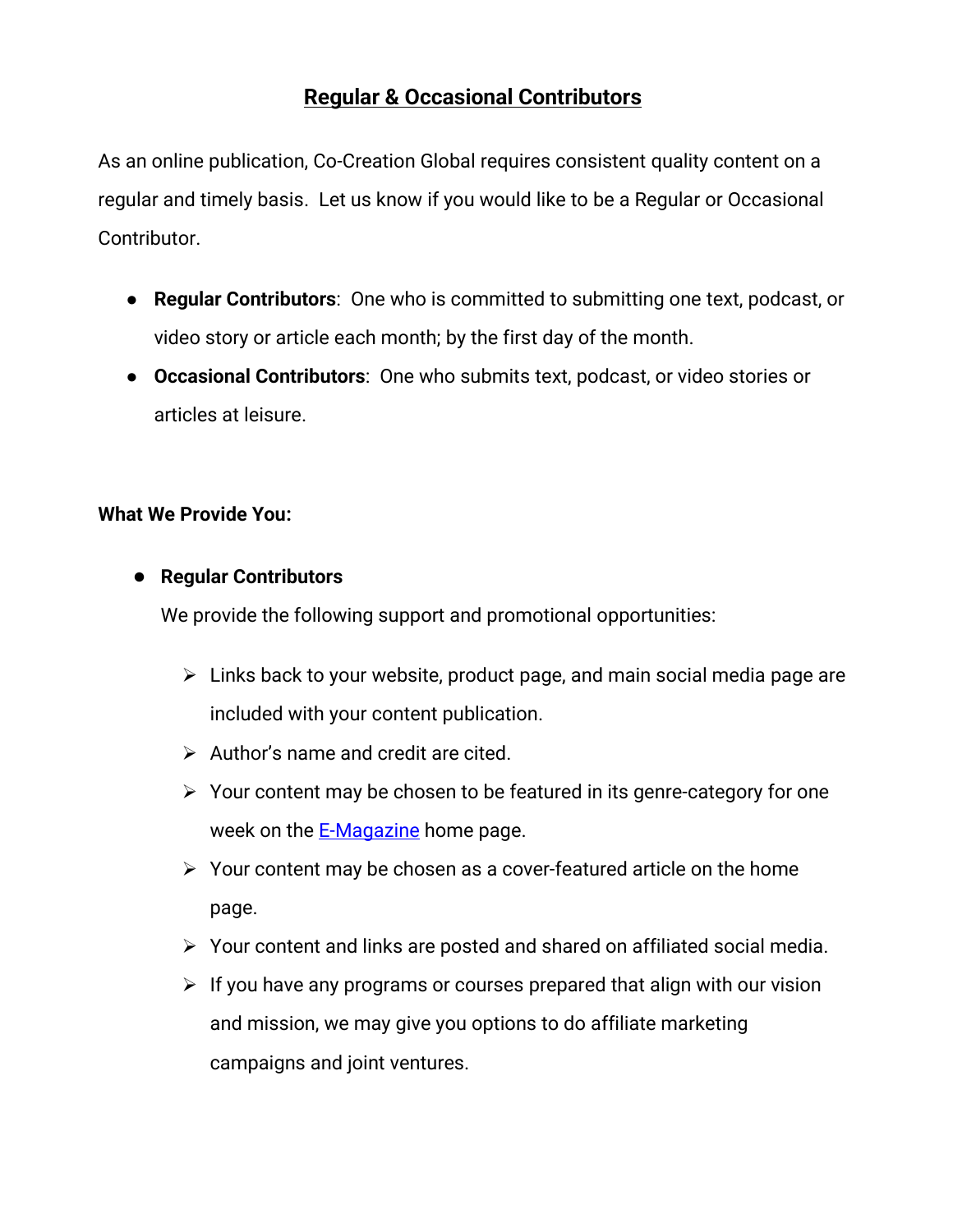### <span id="page-8-0"></span>● **Occasional Contributors**

We provide the following support for occasional contributors:

- $\triangleright$  Links back to your main website or product page are included with your content publication.
- $\triangleright$  Author's name and credit are cited.

# **Submission Terms**

By submitting your work to **Co-Creation Global** you agree:

- To give Co-Creation Global exclusive "use rights" in perpetuity.
- That you may only use our edited and published article (with credit and link) in publications that you own or control such as your personal website, blog, or social media with our express permission.
- That you certify this is your own original work and that any excerpts of other work are clearly cited as fair use or public domain.
- You accept that no financial rewards are offered.
- You accept that Co-Creation Global does not allow advertising, promotional, or sponsored material unless agreed upon with the managing editor.
- You accept that Co-Creation Global does not allow content pertaining to the transmission of political agendas, conspiracy theories, and/or activism.
- We reserve the right to edit your work and to choose what we use for final publication (including title, text, or any images provided), for stylistic reasons and/or copyright issues.